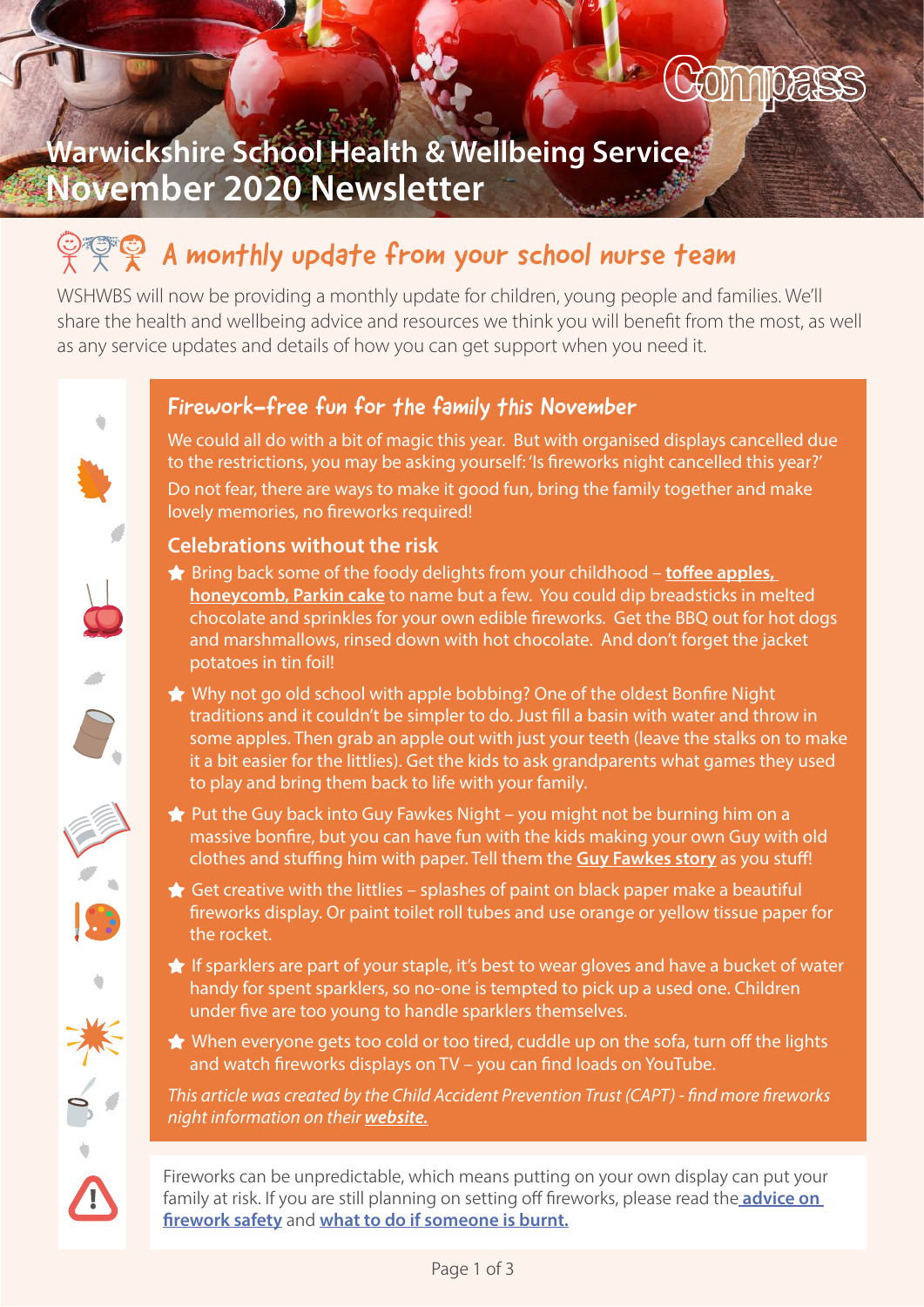## Anti-Bullying Week

Anti-bullying Week takes place 16th-20th November, with a theme of United Against Bullying. To help parent/carers support and



educate children during this week, the Anti-Bullying Alliance have worked with Kidscape & SafeToNet to develop a pack with conversation starters, activities to do with your child, advice, support and more. **[Download it here.](https://cutt.ly/anti-bullying-pack)** 

#### Learn about Diwali!

[Learn all about Diwali,](https://www.bbc.co.uk/newsround/15451833) a Hindu festival also known as the

Indian Festival of Lights which takes place this year on the 15th

November. These [Diwali crafts for kids](https://cutt.ly/AgTKc9d) can also be enjoyed by anyone learning about or celebrating the festival.

#### Stress Awareness Day

Stress Awareness Day is coming up on the 4th November, and with everything that's going on, it's as important as ever to take



some time to focus on our wellbeing. Talking to children and young people about stress and helping them recognise and deal with the symptoms is key to building their resilience. Why not start the conversation by talking about times you've both felt stressed and how this made your body feel, then try some [relaxing breathing techniques](https://www.nhs.uk/conditions/stress-anxiety-depression/ways-relieve-stress/) together? We've also compiled some wellbeing activities for all ages:

[Wellbeing Bingo game](https://youngminds.org.uk/media/2913/wellbeing-bingo.pdf) Stress Bustin[g Fortune Teller](https://cdn.memiah.co.uk/blog/wp-content/uploads/counselling-directory.org.uk/2018/04/Stress-Activity_PRINT.pdf) [Mindful Colouring Exercise](https://cdn.memiah.co.uk/blog/wp-content/uploads/counselling-directory.org.uk/2017/09/MindfulColouring_Bookmarks_HappifulKids.jpg)

### Emotional and mental health

Lots of children and young people may struggle with their mental health at some point. It's important they know that they're not alone, it's OK to tell someone how they feel, and there are lots of people around to support them. Here are some links for support and advice for children, young people and parent/carers around struggles with emotions, anxiety or low mood:



#### For children and young people

[youngminds.org.uk](https://youngminds.org.uk) - mental health advice and support.

[cwrise.com](https://cwrise.com) - local mental health services contact details and resources.

[childline.org.uk/info-advice](https://www.childline.org.uk/info-advice/) - advice on lots of topics relating to wellbeing, and details of how you can contact Childline.

#### For parents/carers

[cutt.ly/gov-uk-covid-supporting-cyp](https://cutt.ly/gov-uk-covid-supporting-cyp-mental-health)[mental-health](https://cutt.ly/gov-uk-covid-supporting-cyp-mental-health) [cwrise.com/advice-for-parents-covid-19](https://cwrise.com/advice-for-parents-covid-19/) [youngminds.org.uk/find-help/for-parents](https://youngminds.org.uk/find-help/for-parents/) [nhs.uk/oneyou/every-mind-matters/](https://www.nhs.uk/oneyou/every-mind-matters/childrens-mental-health/) [childrens-mental-health](https://www.nhs.uk/oneyou/every-mind-matters/childrens-mental-health/)



For urgent support with mental health for children and young people, please call the RISE Crises team on: **02476 641 799** (8am and 8pm) or **0300 200 0011** (overnight)